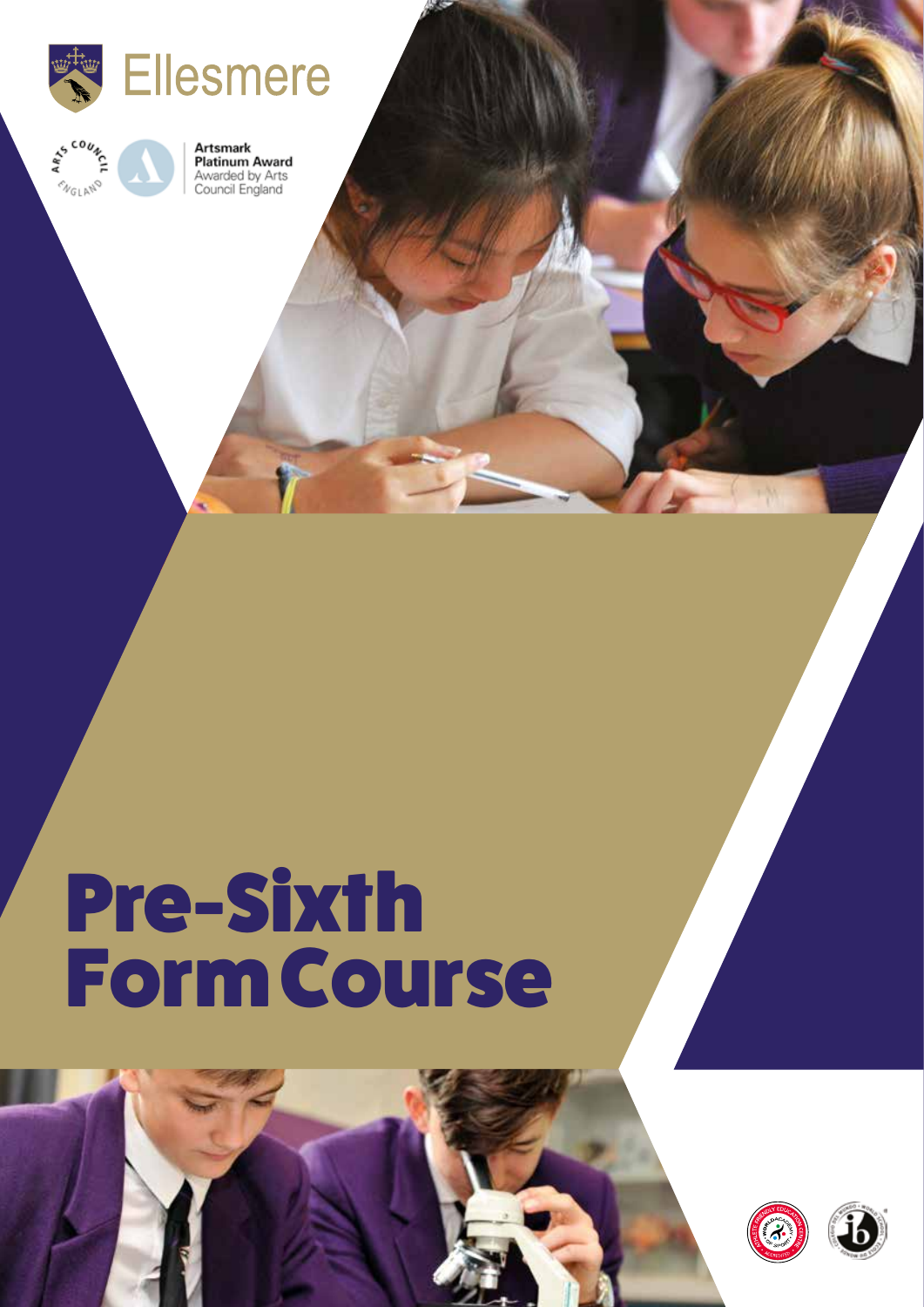

Welcome • Bienvenue • Willkommen • Bienvenido • 欢迎 • Benvenuto • добро пожаловать • Bem-Vindo

When Pre-Sixth students join the Sixth Form, they can confidently embark upon their Sixth Form courses of either A Level or International Baccalaureate Diploma without the need for a settling in period, entering fully into life at Ellesmere from the day they arrive.

## **www.ellesmere.com**



"The Pre-Sixth course has really improved my English and has enabled my academic development into the Sixth Form to be much easier. I experienced this in Economics as the support and specialist teaching I received during the Pre Sixth course gave me huge confidence in following the IB Economics course as part of the International Baccalaureate, as my understanding and confidence with the language was much stronger.

#### **Amelie Bittmann**

- A minimum standard of 4.5 IELTS is required.
- Students are placed in classes with English students based on ability.

"I was not a native English speaker when I came to Ellesmere but the structure and teaching on the course really helped my language development. I struggled at the beginning but the support from the teachers meant that I began to understand the subjects I was being taught. The Pre-Sixth helped me improve my English and this has really helped me with my decision to stay at the school and study the International Baccalaureate".

**Niklas Hille**



## Academic Summary

### **Spoken and Written English**

The Ellesmere Pre-Sixth is a one-year course that prepares students **from outside of the UK for Sixth Form studies (both IB and A Level) in an English language medium school.**

> Assessment of language levels are made at application. The first week of the first term provides further opportunity for assessment of language levels. During this period pupils are given the time to settle in and show how they perform in classes. After the first week, all students take a reading and writing test.

All students may take extra English lessons if necessary, (a chargeable extra). The focus is on improving spoken and written English before moving on to Sixth Form.

When Pre-Sixth students join the Sixth Form they can feel confident and prepared for their A Level or International Baccalaureate courses.

### **Pre-Sixth Form**

**Students study and take GCSE exams as follows:** English, Maths, Biology, Chemistry, Physics, Economics (either all three sciences, two, or one, may be studied, depending on prior learning).

There is also the possibility of joining classes in a language (these will vary year to year) such<br>as: Spanish, French, Latin, or German. Additional English is available as a chargeable extra.

**We focus on improving spoken and written English and achieving GCSE qualifications in core subjects before moving on to the Sixth Form the following year.**